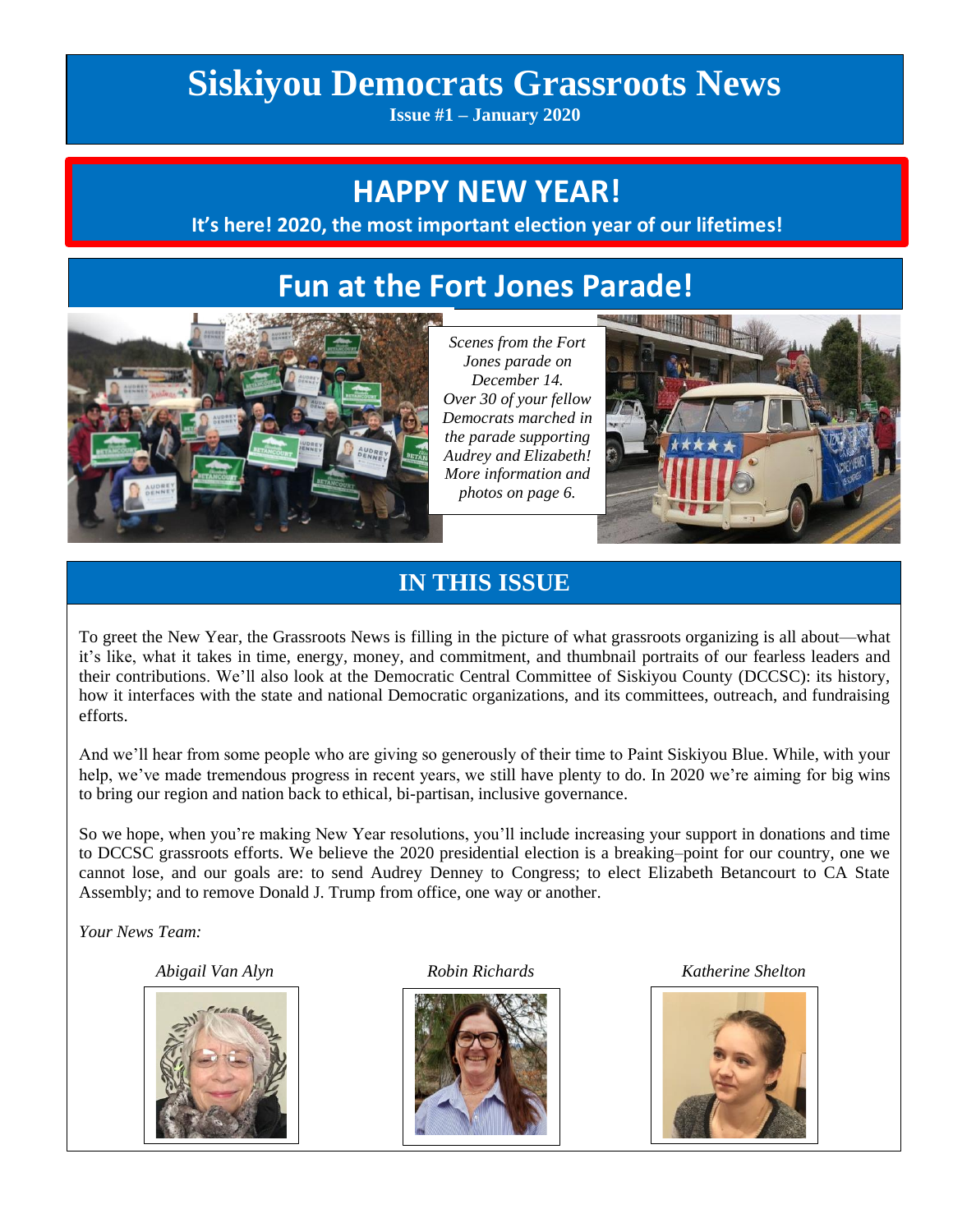#### **THE DEMOCRATIC CENTRAL COMMITTEE SISKIYOU COUNTY** *By Carolyn Miller, DCCSC Chair*

As a teenager I lived as an exchange student with an Austrian family who'd been very active in the underground, fighting against Hitler and fascist Nazis in World War II. Their stories created a deep desire to live from my values as they had. Inspired by President Kennedy's call to all Americans in 1960, "Ask not what your country can do for you, ask instead what you can do for your country," civil rights activism was my response. In 1964, traveling to Mississippi along with 600 other students from northern colleges, we registered African American voters and taught in the freedom schools. Citizen participation and community building have been the focus of my organization development career since then. Today activism against authoritarian fascist policies in our own country is more important than ever for our democracy to survive and thrive. And that's why I'm proud to serve on the DCCSC.

In 2018 and 2019 the Democratic vote in Siskiyou County for congress and state assembly increased to over 46%, up from 36% in 2016. How did that happen? An expanded, energetic DCCSC brought new operating systems and a commitment to county-wide voter engagement, increasing volunteer participation at many levels to several hundred. The Committee has 18 members from around the county, meeting alternately in Mt. Shasta and Yreka each month. DCCSC activities focus on electing Democrats and broadening understanding of current topics to better serve Siskiyou County, in ways that build community and model respectful dialogue. The work is mostly done by three standing committees—Finance, Candidate Development, Grassroots—and in many ad hoc committees, such as voter registration, fundraising dinners, endorsements, and monthly newsletter. All are open to public participation.

Statewide, the DCCSC is part of a network of county committees throughout the state, working together to elect Democrats with support from the California Democratic Party (CDP). Each county has Democratic-registrationbased voting representation at the CDP convention. Convention participation can be exhilarating. In June, for instance, the DCCSC delegates helped elect Rusty Hicks as the new CDP Chair, who moved quickly to institute 21st Century policies and procedures. He initiated exemplary Sexual Harassment/ Misconduct training, complaint procedures, and corrective action policies. He established transparent financial systems, guaranteeing fiscal integrity. And he committed to expanding representation of rural California, taking first steps by visiting Siskiyou and other rural counties twice in 2019. It was exciting and gratifying to be a part of that!

Your DCCSC is hard at work "Painting Siskiyou Blue"—with your continued help in 2020, "**Yes We Can**."



*Carolyn Miller, Chair of the DCCSC, speaks to the crowd at the Fort Jones meet-and- greet for candidates Audrey Denney and Elizabeth Betancourt.*

### **What's Happening**

#### **SISKIYOU DEMOCRATIC GRASSROOTS COMMITTEE**

**Tuesday, January 7, 2020: Siskiyou YMCA, Yreka or Tuesday, January 14, 2020: Mt. Shasta Library**

Meetings begin at 6:00pm, and everyone is welcome! The same agenda is used for both meetings, so attend either. It's fun!

#### **SISKIYOU DEMOCRATIC CENTRAL COMMITTEE**

#### **Wednesday, January 8, 2020 - Siskiyou YMCA , Yreka**

Meetings begin at 6pm, and all are welcome to attend. (Note: The meetings rotate between Yreka and Mt. Shasta.)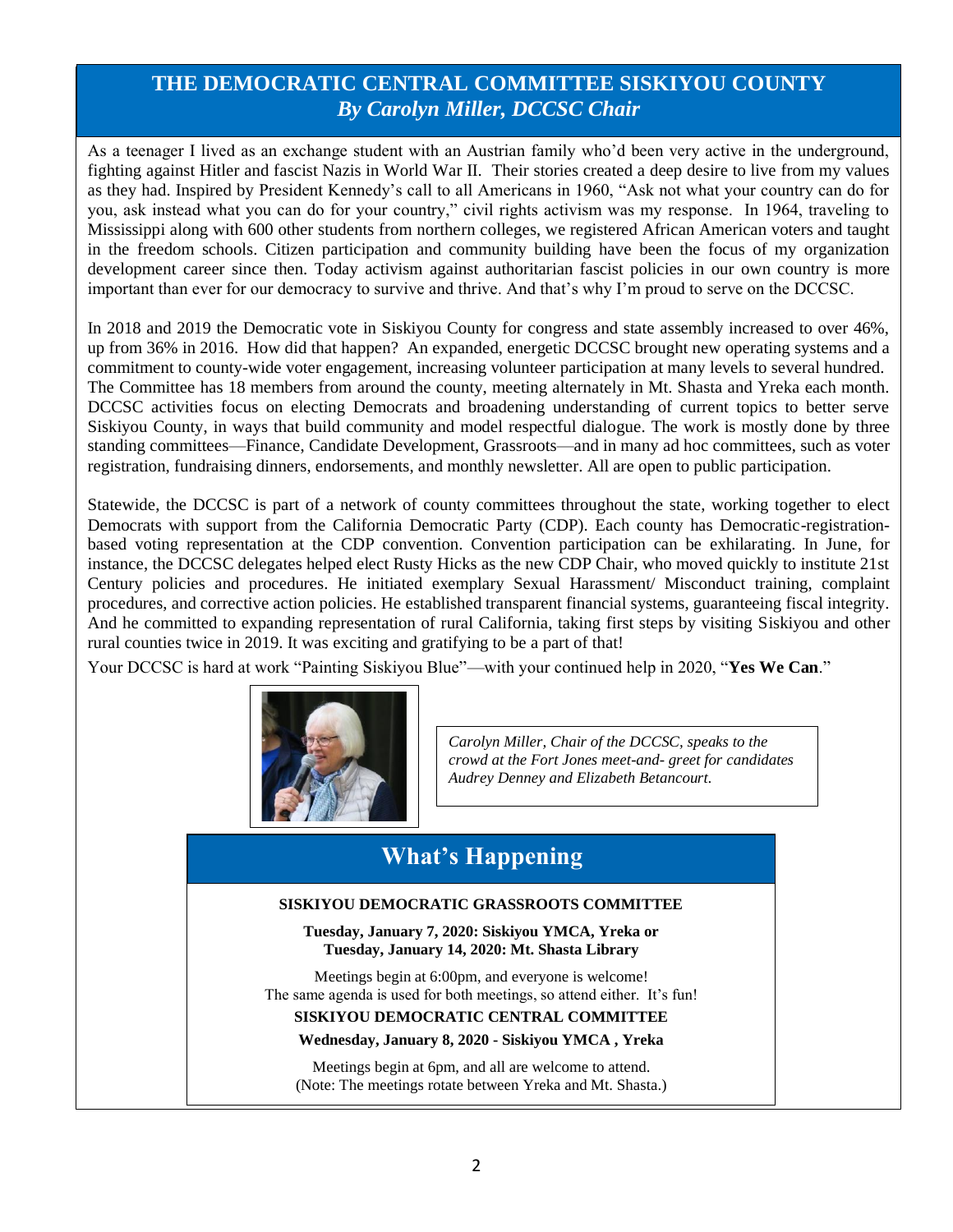### **GRASSROOTS ACTIVISM** *By Alice Rogers, DCCSC Vice Chair*



*Above, Alice Rogers at the "No One Is Above the Law" march in Redding, the night before the House voted on impeachment of Trump. Just look at her now! Below, a great turn-out to mark this historic event.*

If I had been asked about knocking on doors or making phone calls for politics before the 2016 election, I would have told you that I had no idea about it, and that I would be uncomfortable participating. Things have changed quite a bit for me since then!

As we began organizing our Grassroots Committee, I learned to canvass so that I could teach others. I also learned that people *want* information about candidates and issues, and many love the opportunity to have someone to talk to. And it's fun! I enjoy listening to people's stories and what they are feeling, and it gives me a chance to do something to influence elections.

As with most things, the more you do it, the better you become at it. With new volunteers, we go out and canvass with you until you are comfortable. We work in pairs, and you will always be able to get hold of someone if you need help or have questions. Our volunteers are the reason for the success that we have seen here in Siskiyou County! So whether you want to canvass, make calls or write postcards, you will find like-minded friends, and you'll be contributing to getting out important information and promoting our great Democratic candidates. I can say from personal experience, it's really rewarding to be a part of this movement!!



*Scenes from the Redding "No One is Above the Law" March on December 17. Above, over 300 people march near Redding City Hall (Yay Shasta County!). Below, from left: the mark of a faithful pup, carrying the "Impeach and Remove" sign all evening; a clever IMPEACH sign led the way; and this sign says it all: "How bad does it have to get?"*

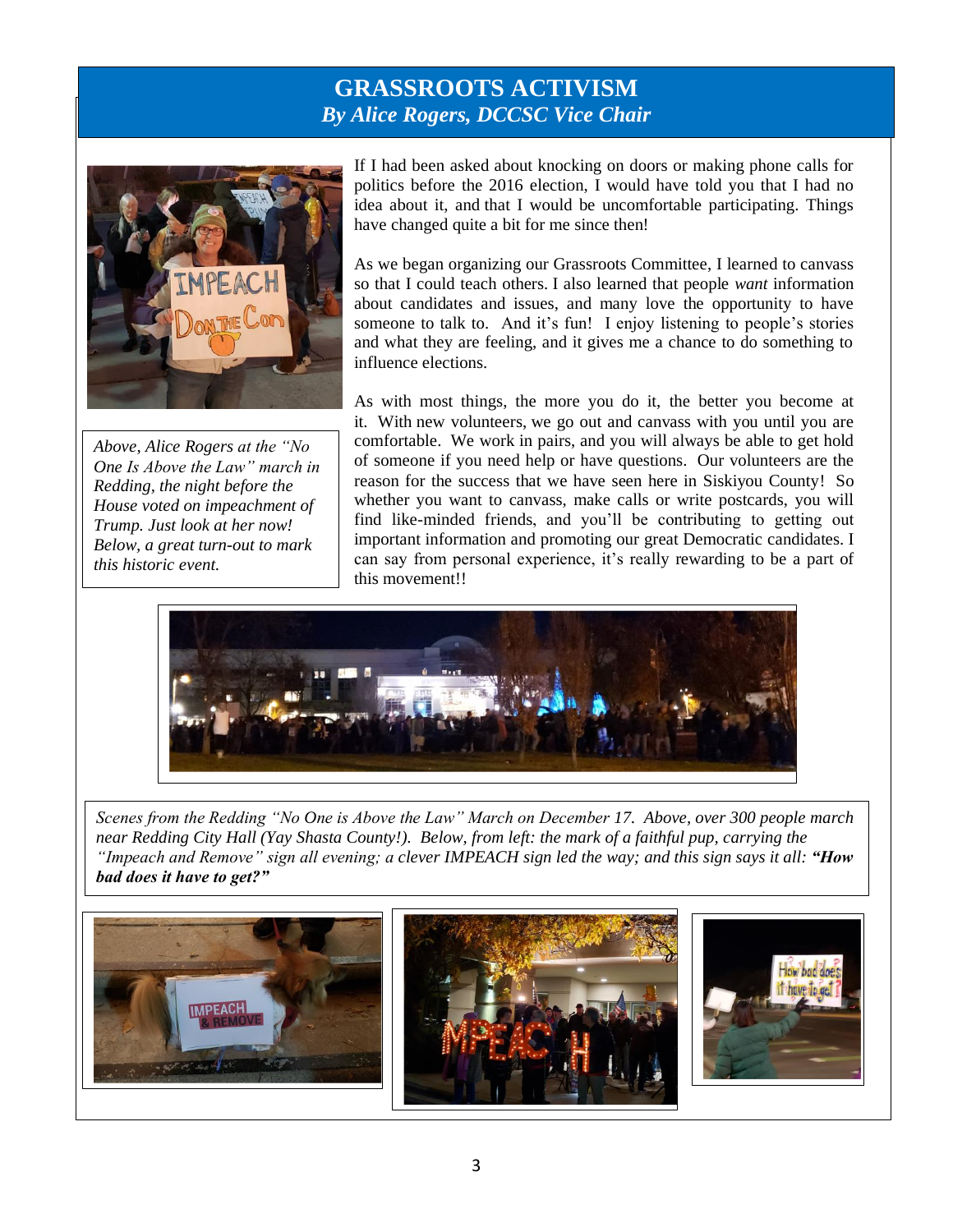#### **WHERE YOUR MONEY GOES** *By Robin Richards, DCCSC Treasurer*

First, thanks to all of you for supporting the efforts of the DCCSC, the Democratic Central Committee of Siskiyou County! You have helped to make significant gains in votes for our Democratic candidates, and to raise morale and voter engagement across the county and even the district. We have a real chance to unseat Doug LaMalfa, and to send a truly democratic representative to the State Assembly. This couldn't be done without YOU!

So, you may be wondering exactly how your contributions are spent. First, no one involved is paid—we are all volunteers. Many of us also spend our own funds (often in-kind) in supporting mailings, call banks, events, etc. Those funds, along with your vitally important contributions, go toward our grassroots efforts to elect Democratic candidates.

The chart below provides a breakdown of where we spent DCCSC 2019 funds. As indicated, the key areas are:

- Candidate Support- This includes printing flyers and postcards, and postage for mailing them to voters, as well as some direct support for Democrats running for local office.
- Accounting The DCCSC is a political organization, with numerous spending and reporting requirements set forth by the CA Fair Political Practices Commission (FPPC) and the US Federal Elections Commission (FEC). We must keep up-to-date and follow the regulations of both, which requires specific expertise. We hire an accounting firm specializing in this to make the reports.
- Fundraiser Expense This is the cost for putting on our fundraising dinners (e.g. invitations, food, supplies).
- Rentals As part of our grassroots efforts, we rent booths at the Mt. Shasta  $4<sub>th</sub>$  of July event and the Siskiyou Golden Fair. And, we are planning to have an office in Fall 2020.
- Reserve To make certain we are able to operate effectively year to year, the DCCSC has set up a reserve of about 30%.

This level of organization and professionalism is possible only through your support, and the 18 members of the DCCSC deeply appreciate all that you do. And we have one more ask for the all-important election coming up in 2020. If you have time, join our activities, come to our meetings. And if you don't, encourage your friends to give, but above all to VOTE!! For Audrey Denney and Elizabeth Betancourt, our Democratic candidates for Congress and CA State Assembly. If you have questions about any of our activities, please give me a call at 530-598-6537!



#### **Let's make 2020 a truly HAPPY NEW YEAR!!**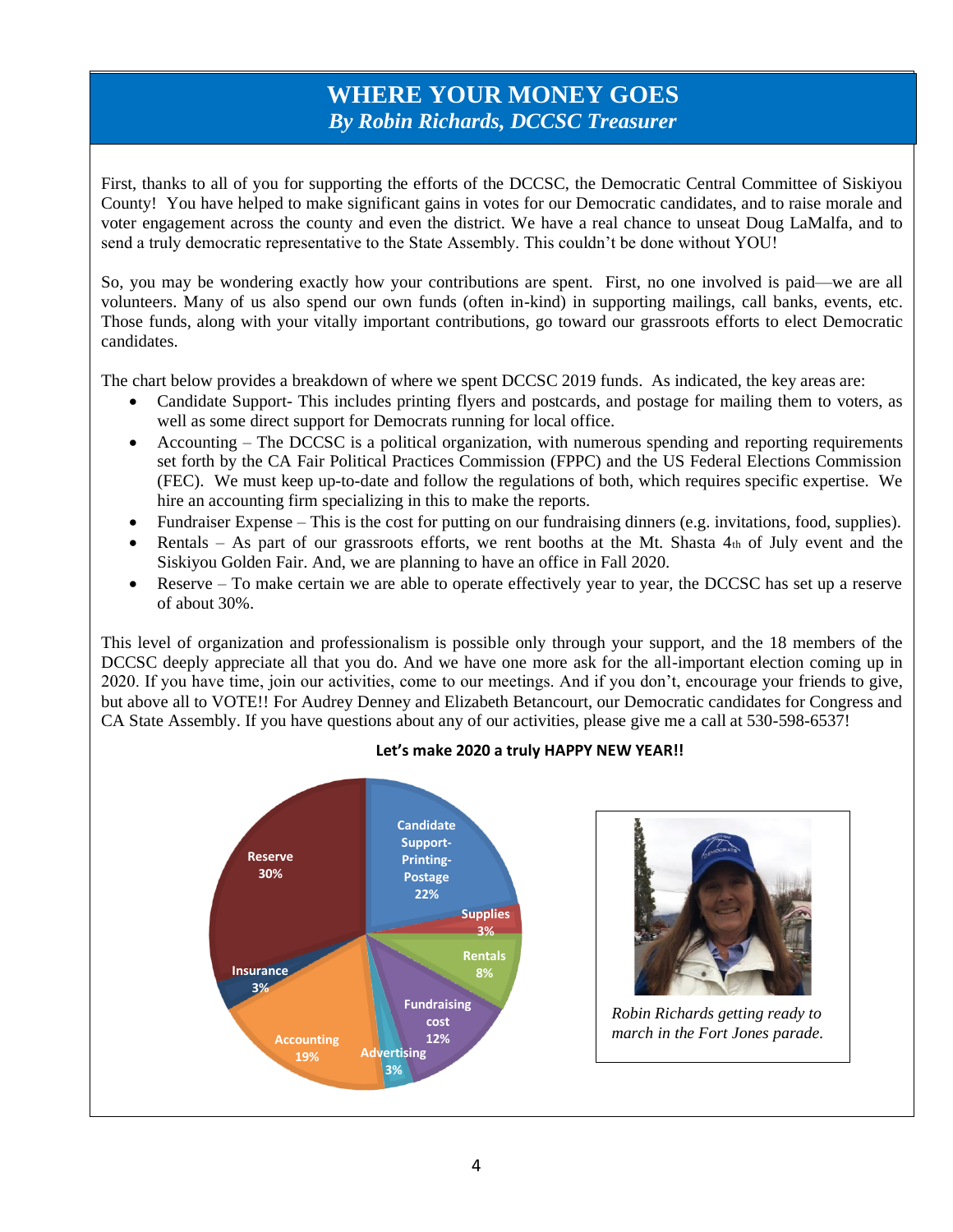### **FUNDRAISING REPORTS** *By Steve Robeson and Karen Zeigler. Fundraisers*

One of the DCCSC's most important standing committees organizes our fundraising events. Over the last three years, we've been moved and amazed at the growing commitment of volunteers, and the outpouring of financial support from the community. While many have given time and effort to these events, two have taken primary leadership: Steve Robeson of Scott Valley, and Karen Zeigler of Mt. Shasta.

**Steve Robeson**: *For all three events below, lots of Grassroots and DCCSC volunteers turned out! The enthusiasm was infectious, and people seemed so happy they ignored our imperfections. Since none of us is a pro, we were pleased with all of these successes, and lessons were learned from each. But most of all, we thank you!*

**Fort Jones, March 24, 2018—**A dinner featuring LaMalfa challengers Marty Walters and Audrey Denney. About 110 people attended the dinner in Fort Jones Town Hall. Surprised everyone that the Valley showed up! Dessert auction and dinner had wonderful fundraising results. Many volunteers and donations for our first effort!

**Mt. Shasta, April 21, 2018—**Our Congressional candidates or their representatives made presentations to a crowd of over 150 people at Mt. Shasta City Park. Even better financially than Fort Jones. Dessert auction and dinner were a financial success, and excitement among Democrats is on the rise. Let's see how high we can go in support of our great candidates!

**Montague, March 30, 2019—**Audrey Denney, our endorsed Congressional candidate, was the speaker, and we had a new slogan for the dinners: "Paint Siskiyou Blue". Two hundred people! Again, we exceeded the financial results of the previous two dinners.

**Karen Zeigler:** *Fundraising is about so much more than money. Every activity—a booth, a raffle, or a four-course dinner—provides us with the opportunity to share our goals, values, and dreams with new people. It's a time to make friends, recruit new volunteers, and encourage people to become excited advocates. It's hard work, and it's fun!*

**Weed, October 12, 2019—**Audrey Denney and Elizabeth Betancourt gave rousing speeches at a dinner for 250, at the Sons of Italy Hall. Gorgeous desserts were donated for the auction, and our first silent auction was a hit. Our hard-working team were drawn closer together as we created a wonderful experience for our guests. Donations exceeded all past events, thanks to you! And every event expands the community of volunteers making a difference in our county, state and nation.

## **THE PRE-TRUMP YEARS**

### *by Dolly Verrue, Past Chair, and Larry Marks, Past Treasurer, DCCSC*



*Pre-Trump Gold Rush Days in Yreka with those who kept the DCCSC going through many lean years. Far left, Neldena Anderson, past secretary; at right, Dolly Verrue, past chair, and Rick Greene, past vice chair. With them are Maggie and Steve Robeson, current DCCSC members and dedicated Fundraiser organizers.* 

We were a small group, ranging from a low of five members to a high of 12 by November 2016. In the pre-Trump years, we sought to raise our visibility by increasing our presence in the County. We participated in the County Fair, opened offices, published regular monthly editorial columns (The Blue Wave) in the Siskiyou Daily News, and maintained a web and Facebook presence. We also joined in events from Dorris to Dunsmuir.

We brought State Government to Siskiyou, hosting visits by several State Constitutional Officers, including Lt. Governor John Garamendi, Insurance Commissioner Dave Jones, Treasurer Fiona Ma, and Controller Betty Yee. And we participated in the California Democratic Party. We sent both Committee and Assembly District delegates to the State convention and the State Executive Board, and had positions in State Standing Committees.

Among regional groups, we have punched well above our weight class. For example, in Keep It California, the primary group opposing the State of Jefferson movement, we held two of the five executive board positions and stopped their forward progress. Now, we're all pleased to continue our commitment, and look forward to big wins in 2020.